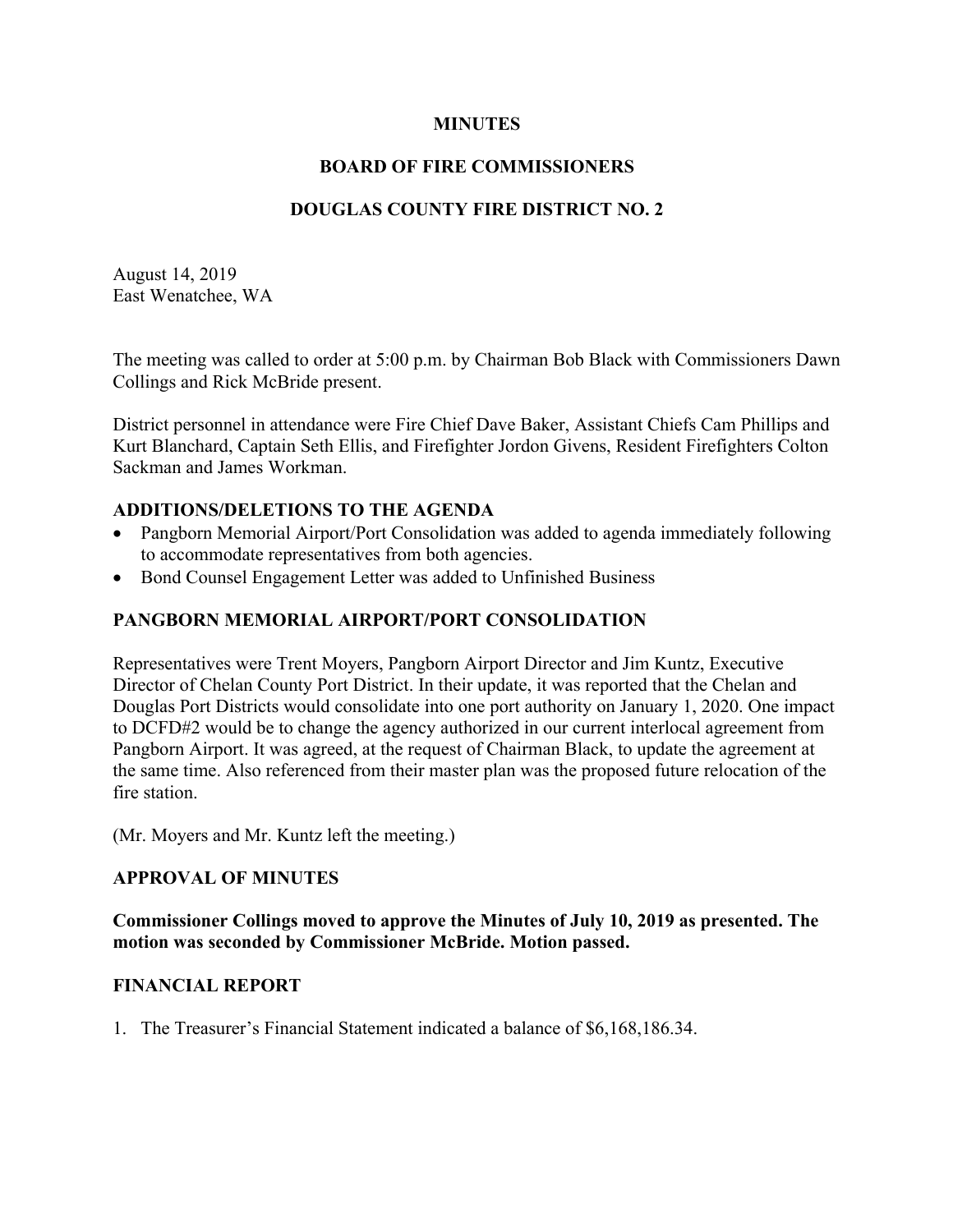## 2. Revenues received:

- \$12,891.79, interest income.
- \$690.00, Board for Volunteer Firefighters, refund of 2018 pension fees. (Warrant No. 647564N)
- \$5,268.66, City of East Wenatchee, code enforcement agreement payment for  $1<sup>st</sup>$  quarter, 2019. (Check No. 52356)
- \$100.00, Board for Volunteer Firefighters, reimbursement for volunteer medical exam. (Warrant 690285N)
- \$175.00, Carter Welch, resident tuition reimbursement, (Cash)
- \$926.65, Firefighter Bookstore, Inc., refund for books returned and duplicate payment. (Check 9115)
- \$2,380.00, WSP, reimbursement for equipment used on the Powerline mobilization fire. (EFT #09153!)

## **CORRESPONDENCE**

• Chief Baker received a thank-you letter from the Cetto Family in appreciation for his presence during a medical call for their 82-year old father.

# **STAFF REPORTS**

## **Chief:**

- Personnel
	- Four candidates were interviewed for the position of Executive Assistant. A final selection would be made in the next day or two. A background check was pending. Chairman Black would review the qualifications.
- Property
	- The building permit application for Station 4 was in process.<br>- Chief Baker met earlier in the dav to discuss moving a nole fi
	- Chief Baker met earlier in the day to discuss moving a pole from the Station 4 property. The cost would be between \$50,000-\$100,000. Frontier and Douglas County were blaming the other for not putting the service underground when the new road was put in.
- Financing
	- Interest rates were trending down and would most likely continue until a trade agreement was reached with China. Decisions were yet to be made on the options of one or two bond issues, and for how much. It was agreed to bring together all the consultants on the station projects together to assist in making those determinations.
- Apparatus/Equipment
	- The Dodge Ram 5500 that was ordered last year was scheduled to be delivered in the next few months. It would be a 2019 model at 2018 price.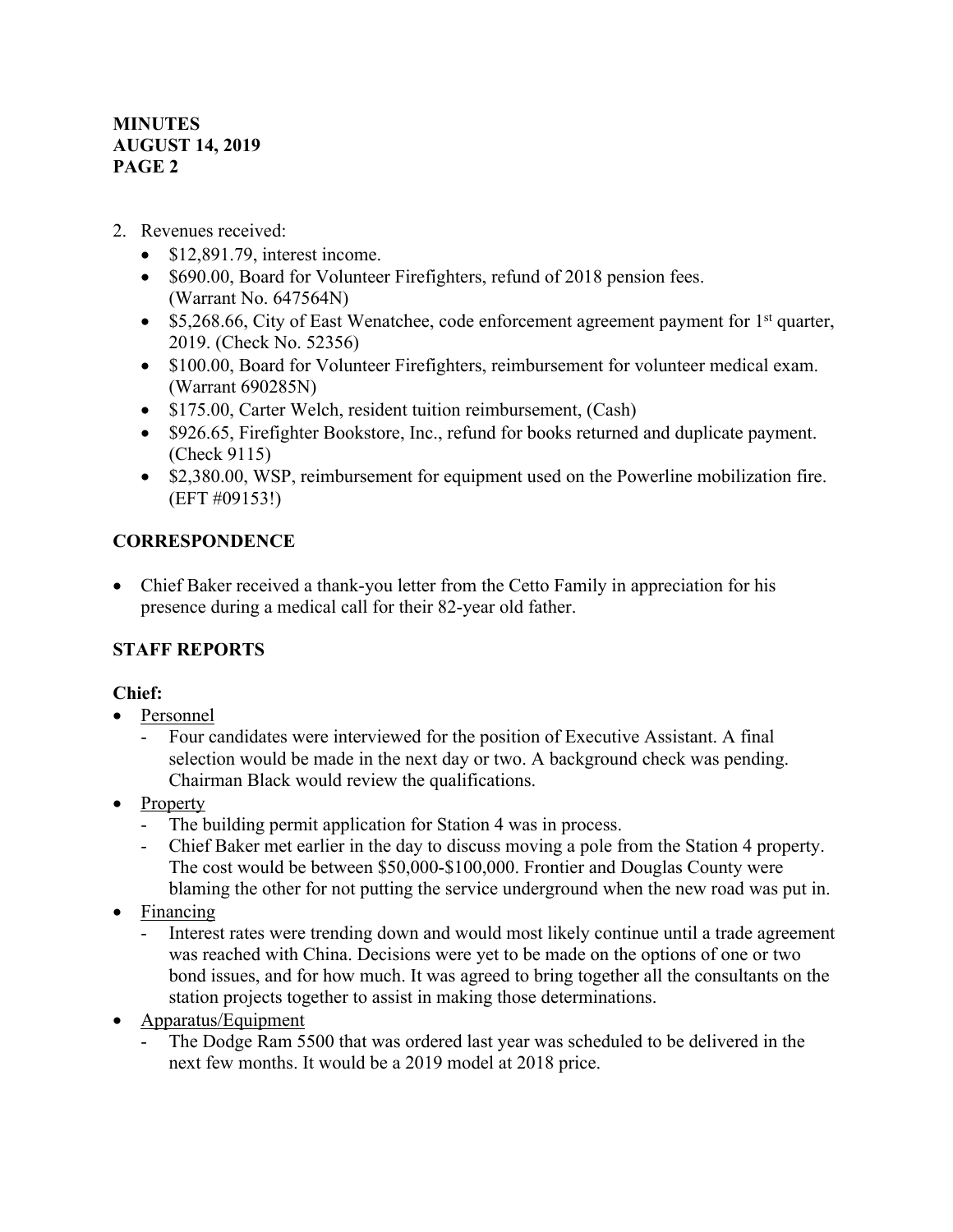## **Training:**

- Firefighter Scott White was injured on the job; he is off on medical leave.
- Call volume was up over 60 per week. That computed out to more than 3,000 calls in a year.
- A known drug house was reported to be located a few doors down from Station 1 and steps had been taken to help prevent drug deals from taking place in the parking lot (i.e. fence repaired, camera installed). Law enforcement was aware. A future request for a security system was anticipated.
- The training building would be painted before Open House.
- A ventilation prop had been borrowed for training out back of Station 1 for a week.
- The state fire training academy had announced they would be operating in January. Timing appeared good with the planned hiring of new firefighters.
- District responses to water rescues continued to be a good regional resource.
- Firefighter Cody Shelton was commended in his role as Training Officer.
- In response to an inquiry about the future firefighter test from Commissioner McBride, it was advised that Chief Glenn would be in charge. It could be a joint test with Chelan County Fire District No. 1; no specifics had been made yet.
- The SAFER grant application had received a favorable review, but not yet awarded. FEMA released grant information on Fridays.

## **Fire Marshal:**

- Firefighter Jordan Givens was commended for his fire prevention activities including assistance with inspections, alarm systems, and contacting non-compliant businesses. Hydrants would be next.
- Firefighter Cody Shelton was also recognized for his work on putting up social media videos. One was on the website, with more to follow. He had also purchased cloud storage.
- Homeowners in the Sand Canyon area were able to move arborvitaes with the assistance of a fuel modification grant.
- Pre-fire plans were temporarily on hold. It was hopeful they could be coordinated with the Chelan Hospital in the future.
- Current commercial developments included Intergate, Fairfield Inn, Norco, Chamberlain, and the Law and Justice Building. Residential projects included Maryhill, Jessup Subdivision, Batterman Road, new homes planned on NW Cascade, and 4<sup>th</sup> St.
- Chief Blanchard announced he would be leaving the following week to attend a challenging investigation class at the National Fire Academy.

**Recruitment/Retention**: (No report, Chief Glenn was on vacation.)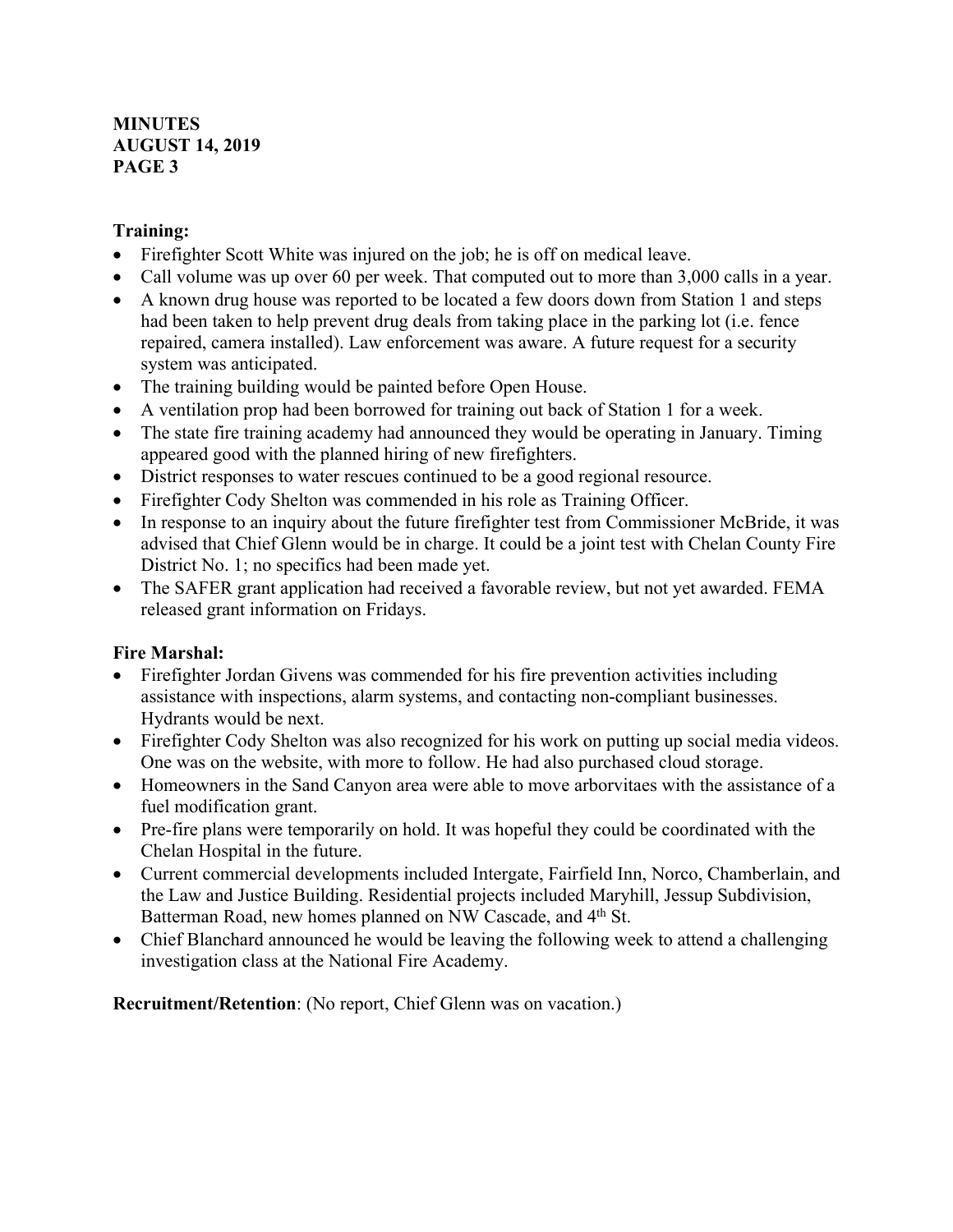### **UNFINISHED BUSINESS**

1. In discussion on purchasing apparatus, it was estimated that an engine would cost \$600,000 and the tower ladder truck \$1.5 million. Purchasing two engines and a ladder truck by the end of January 2020 was expected to save \$100,000. Specifications had been drafted for the engines. Chief Baker reported purchasing all of them at once would drop operating and reserve funds, but the District was able to cover the expense. In response to concern expressed by Chairman Black on the impact, he was assured that the District was stable financially as had been presented at the workshop earlier in the month.

**Commissioner McBride authorized the purchase of multiple apparatus up to \$2.7 million as presented. The motion was seconded by Commissioner Collings. The motion unanimously passed.**

2. *A Bond Counsel Engagement Letter for the Issuance of Limited Tax General Obligation Bonds* was distributed. Chief Baker explained it authorized Foster Pepper PLLC to be the agent for the Fire District. At the request of Chairman Black, the addition of a termination clause would be researched. The Commissioners were asked to review and consider action at the next meeting.

## **NEW BUSINESS**

1. A special meeting was scheduled Thursday, September 26, 2019 at 3:30pm to meet with all the professionals working on the future fire station projects.

2. Chairman Black noted it would be desirable to start drafting the 2020 Budget soon.

## **PAYROLL & VOUCHERS**

July Expenses: Payroll totaled \$204,816.33. Claims totaled \$109,621.93 for Vouchers No. 190802001 through 190802069.

The following payroll changes were approved:

- Volunteer Firefighter Tanner Riley opted into part-time status effective June 1, 2019.
- Resident Firefighter Colton Sackman was authorized to receive an added stipend for unscheduled shifts as a third-year resident in the amount of \$275 per shift effective August 1, 2019.
- Resident Firefighter Josh Bollinger opted into part-time status at the rank of Firefighter II with EMT certification effective August 1, 2019.